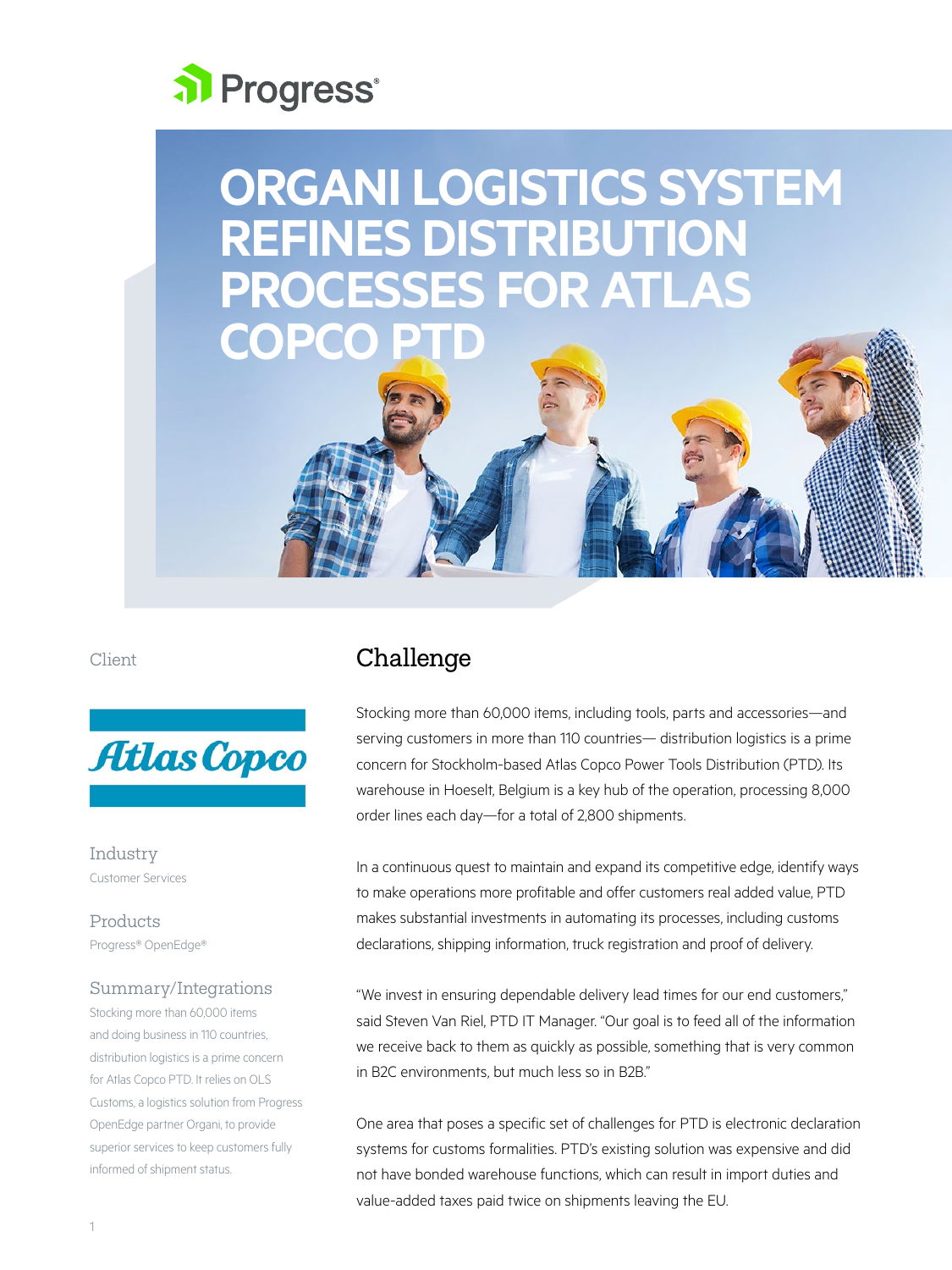## Solution

After a due diligence process, PTD selected OLS Customs, a Progress® OpenEdge® based solution that automates PLDA and NCTS declarations. OLS Customs was developed by Progress Partner Organi, a leading Belgium based provider of total IT solutions, encompassing hardware, software and services. PTD implemented the solution in phases, beginning with customs declarations for PLDA and NCTS.

"Of course, price/quality ratio was a critical factor in our decision," Van Riel said. "But we were also persuaded by the fact that Organi assured us that it could develop everything we needed—even if it didn't exist at the time. Other providers were not so flexible when it came to meeting our needs."

That flexibility is due in large part to the fact that OLS Customs is built on OpenEdge, the leading platform for simplifying and streamlining the development, integration and management of global enterprise business applications for fast time to market.

### Results

Organi first developed a customized 'Intelligent Stock Allocation' module for PTD, which optimizes stock from a tax point of view. Depending on the destination of the goods—inside or outside the EU—the module automatically selects the most beneficial stock lines so that as little import duty and VAT as possible is paid.

"We are considering applications for returns to our depot, additional integration with SAP and so on. And because the system is so flexible, there is a great deal of potential."

Frank Pauwels, Transport and Shipping Manager, PTD

"Thanks to financially beneficial solutions such as Intelligent Stock Allocation and Globalization, the system ultimately pays for itself."

Frank Pauwels, Transport and Shipping Manager, PTD

Another important asset of OLS Customs is Audit Trail. This module records all customs movements into and out of the bonded warehouse. The aim is to provide proof when requested to do so by customs—that import duties and VAT have been paid correctly for goods shipped from bonded stock. PTD is also no longer required to make daily declarations to customs. The system generates a report each month providing a detailed overview of all movements. This process, Globalization, initiates a single payment of import duties that corresponds with movements for the previous month.

"We are very happy with OLS Customs," says Frank Pauwels, Transport and Shipping Manager at PTD. "The system is flexible, easy to use and financially advantageous. Thanks to financially beneficial solutions such as Intelligent Stock Allocation and Globalization, the system ultimately pays for itself."

But that is only the beginning for PTD. Pauwels and his team are investigating an "entry in the record" solution, where PTD can clear goods at the time they enter the country, rather than in the warehouse.

"That capability would save us a huge amount of time," he said. "In addition, we are considering applications for returns to our depot, additional integration with SAP and so on. And because the system is so flexible, there is a great deal of potential."

Replacing a critical system involves risks and adjustments—in regards to both the technical aspects of the project and the people who work with it.